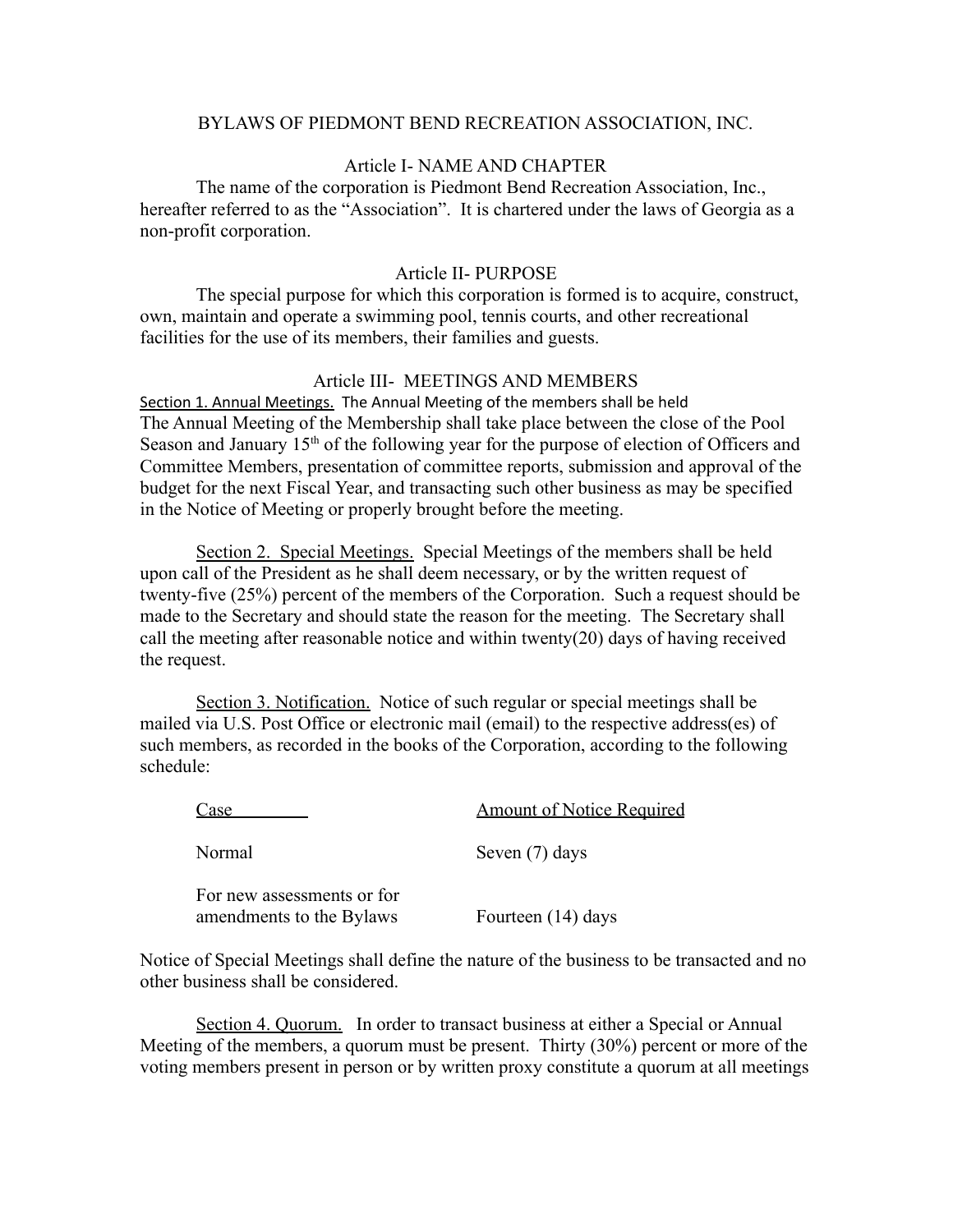of members. Unless otherwise required by the Bylaws of the Association, a simple majority of those present and voting shall be sufficient to adopt any motion or resolution.

Section 5. Voting by Proxy. All proxies shall be in writing, signed and dated by the member or by his or her duly-authorized attorney-in-fact, and filed with the Secretary prior to the meeting and shall be valid for that meeting only.

Section 6. Voting. Each membership in good standing will be entitled to one (1) vote. (A membership in good standing is one which has paid all current dues and assessments and has not been terminated or revoked in accordance with the Bylaws). The person in each member household who will cast votes for the household shall be determined during a roll call at the start of the meeting. Voting may be by secret ballot if the Board deems it necessary.

### Article IV- NOMINATION AND ELECTION

Section 1. The Vice President from the previous term will automatically become the next President.

Section 2. For the positions of Vice-President, Treasurer, and Secretary a nomination is made and seconded. A vote and count will then be made for each position and the position awarded. Candidates receiving the highest number of votes will be duly elected to the Board. Qualifying ties will be resolved by a runoff election at the same meeting.

Section 3. Assumption of Office. The new Board members shall assume office no later then January 15 following their election, with the exception of certain special duties between their election and this date, as provided elsewhere in the Bylaws.

#### Article V- BOARD MEMBERS

Section 1. Vacancies. Will be filled or those duties will be taken over by the President and Vice-President. These duties will be split evenly and approved by the Members.

Section 2. Active Membership. Any Director who shall cease to hold membership will not be available to hold a seat on the Board.

Section 3. Removal. Any member of the Board Members may be removed from office by a two-thirds (2/3) majority vote of the Association members present in person or represented by proxy at a Special Meeting called in accordance with these Bylaws, or by the vote of six (6) members of the Board Members.

Section 4. Compensation. Membership Dues Reduction for Specified Board Members. Provided that membership is at or above 100 paying members, the following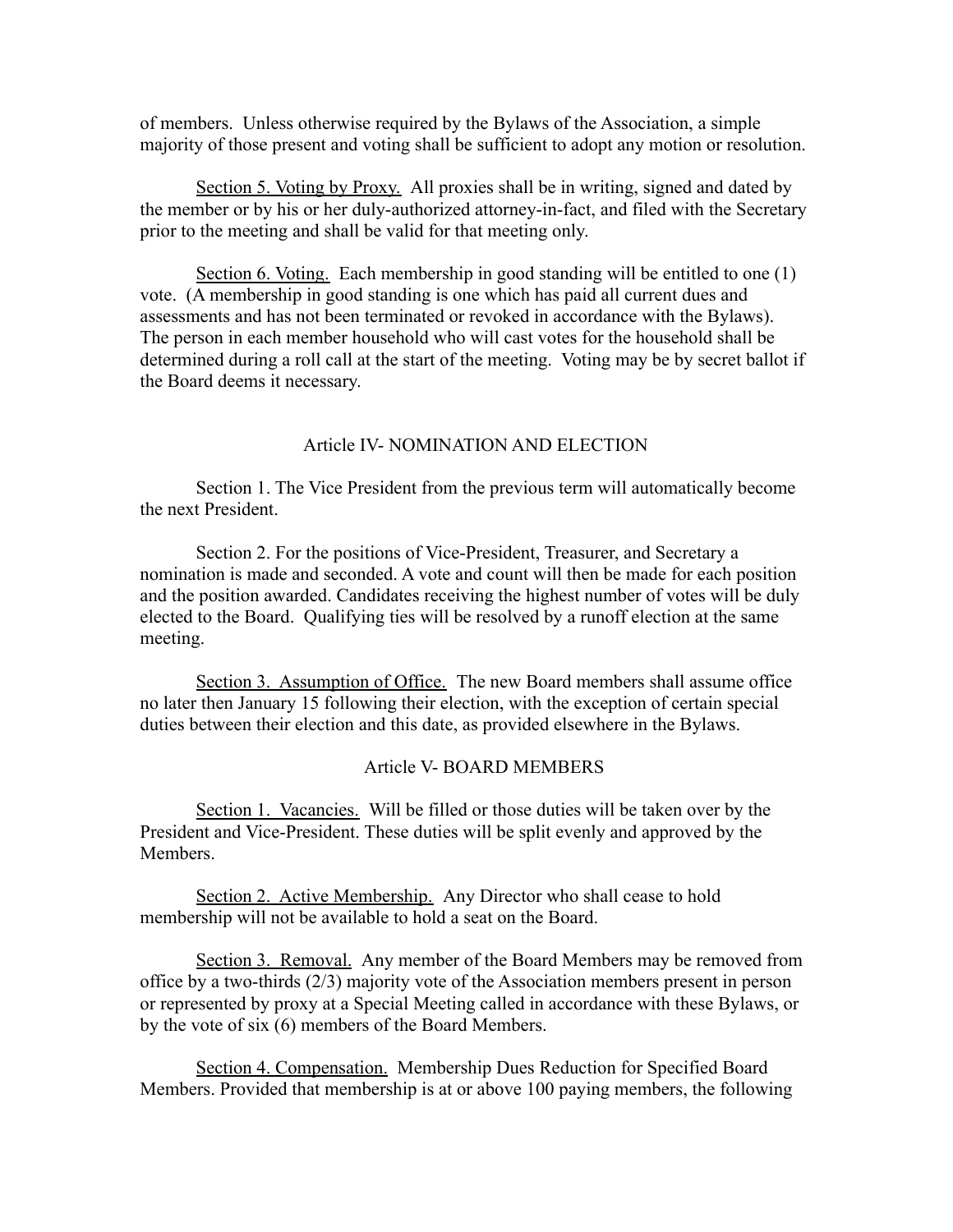positions will have the option to pay their dues at a 25% discount for their time and services rendered:

- 1. Vice President
- 2. Building & Grounds
- 3. Secretary
- 4. Treasurer
- 5. Membership Director

If they choose not to take this provision, they cannot pass or transfer it to any other member, unless it is a hardship case and voted on and passed by a majority vote of the Board.

Section 5. Indemnification. Each person who is or was a director, officer, employee, or agent of the Corporation (including the heirs, executors, administrators, or estate of such person) or who is or was serving, at the request of the Corporation, as a director, officer, employee, or agent of another corporation, partnership, joint venture, trust or other enterprise shall, by right, be indemnified by the Corporation, to the full extent permitted or authorized by the present and future laws of the State of Georgia, against liability, cost, payment or expense asserted against him or her or paid or incurred by him or her in the capacity of director, officer, employee, or agent, whether asserted, paid, or incurred during or after service as such a director, officer, employee, or agent. The Corporation may purchase and maintain, at its expense, insurance to protect itself and any such person against any such liability, cost, payment or expense. The foregoing right of indemnification shall not be deemed exclusive of any other right to which those indemnified or seeking indemnification may be entitled both as to action in their official capacities and as to action in another capacity while holding such offices, and the Corporation may provide additional rights to its directors, officers, employees, and agents.

### Article VI - MEETINGS OF THE DIRECTORS

Section 1. Regular Meetings. The Board shall meet at least four (4) times annually, and in accordance with other provisions of the Bylaws, at a time and place they will determine. The Board meetings shall be open to those members who wish to attend. Except as otherwise provided in the Bylaws, the agenda for the meetings will be established solely by the Board, and the extent of participation, by visitors, to the Board meetings shall be at the discretion of the Board.

Section 2. Special Meetings. Special meetings of the Board may be called at any time by the President. Notice of such special meetings, stating the purpose thereof, shall be given all Directors; this shall be not less than seventy-two (72) hours prior to the meeting unless unanimous consent is given by all Directors for a quicker meeting in the event of an emergency.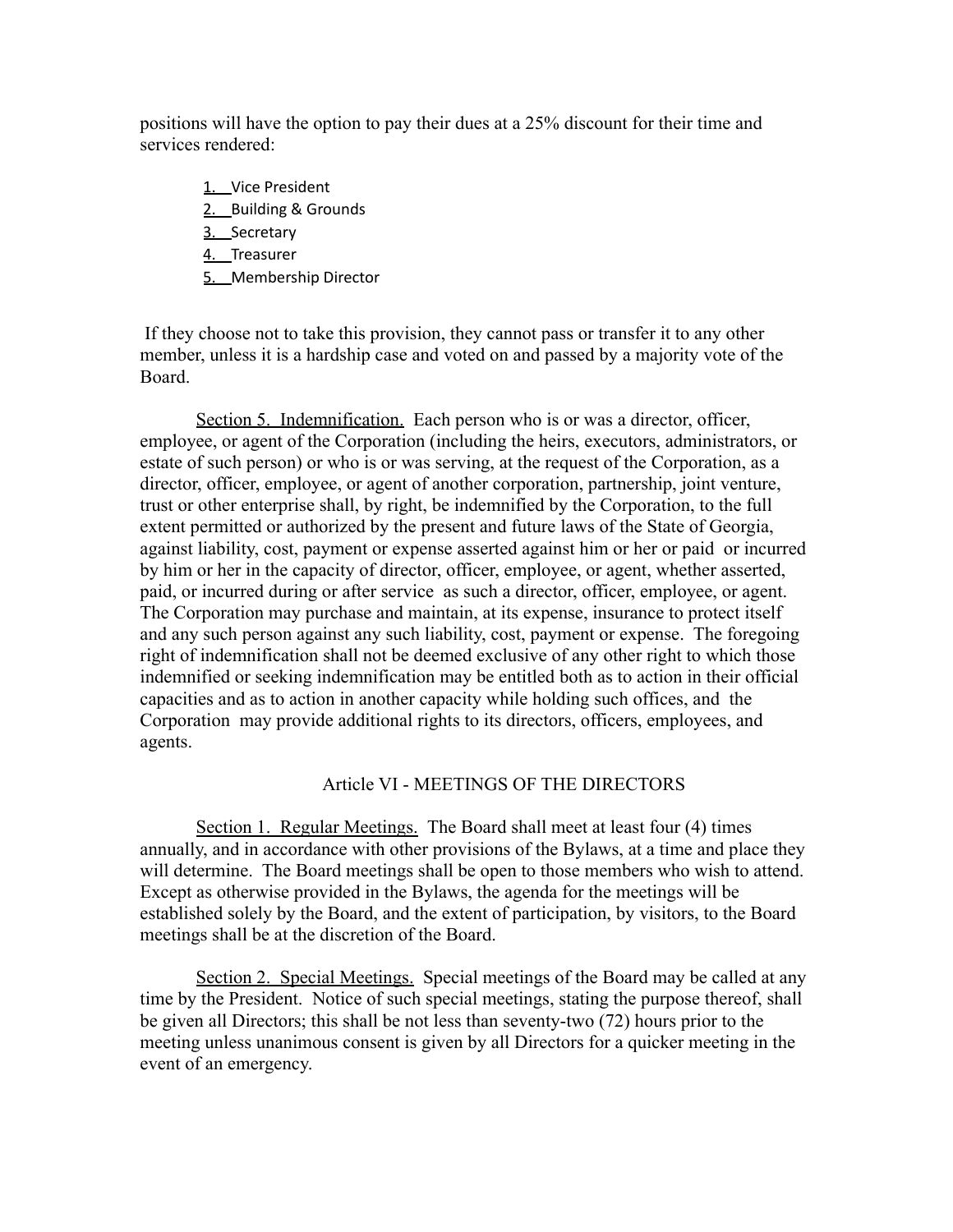Section 3. Quorum. A majority of the Board Members shall constitute a quorum for the transaction of business. All business shall be conducted by a majority of those present, unless specified otherwise herein. In cases where a quorum is not obtained and when urgent business must be transacted, absent Board members may be polled for votes on specific issues. Each motion must be presented to them in writing along with background information. Their replies must be returned in writing to the President who shall, in turn, record them with the Secretary. Regular attendance at Board Meetings is both necessary and expected, and recurrent absence may be viewed as cause for dismissal.

Section 4. Regular February Meeting. At this meeting, both current Board Members and the newly elected Board Members will convene as one body for the purpose of transferring responsibilities to new Board Members.

.

### Article VII - POWERS AND DUTIES OF THE BOARD MEMBERS

Section 1. Powers. The Board Members shall have the power to exercise for the Association all powers and duties authorized it by law, the Articles of Incorporation, and these Bylaws.

Section 2. Duties. It shall be the duty of the Board Members to (a) transact all Association business; (b) make and amend rules for the use of Association property; (c) fix and impose or oversee the imposition of penalties for violation of the Bylaws and rules of the Association; (d) cause to be kept a complete record of all corporate affairs and make such records available for inspection by any member of the Association, upon reasonable notice and present an Annual Statement summarizing the past year's corporate business at the Annual Meeting of the members; (e) appoint, hire, and remove such employees or agents as it deems necessary or appropriate, and fix their duties and compensation; (f) designate depositories for corporate funds and designate those officers, agents and/or employees who shall have authority to withdraw funds from such accounts on behalf of the Association and cause such persons to be bonded, as it may deem appropriate; (g) approve new members; (h) constitute and appoint committees and define their powers and duties. All such actions shall be in accordance with any limitations or guidelines set forth elsewhere in the Bylaws. Further more, the Articles of Incorporation and the Bylaws shall take precedence over any rules or guidelines established by the Board Members.

### Article VIII - OFFICERS

Section 1. Term of Office. The term of office for officers will be for two(2) years beginning January 15.The President and Vice President Member must be a Resident of Piedmont Bend unless an exception is approved by the Membership via vote of two-thirds (2/3) majority of the voting Association members at the Annual Meeting when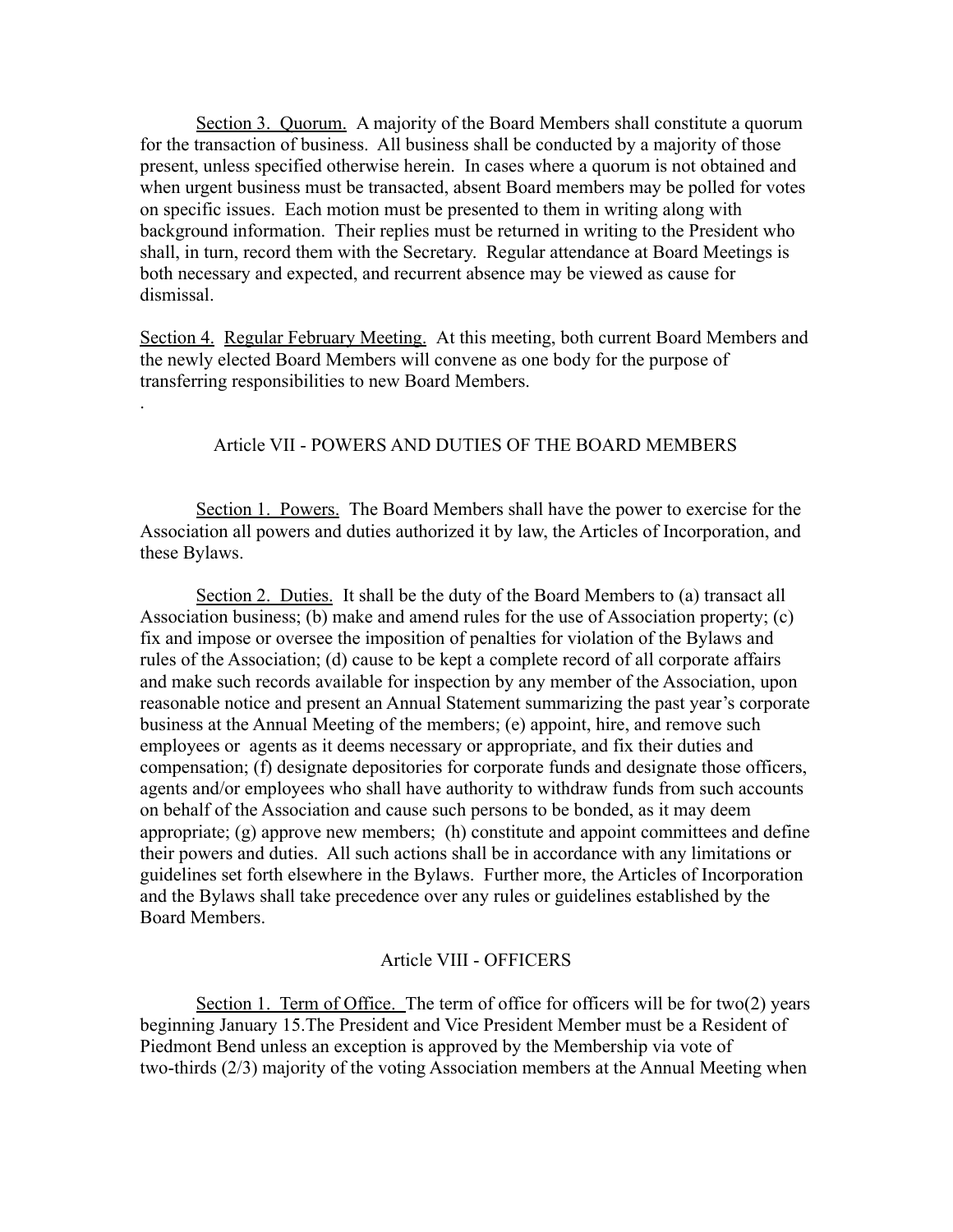Board Members are selected. The Candidate for Office must fulfill all of the following criteria for this exception to be granted:

Live within an adjoining neighborhood as defined by the map Be an active member of the Association in good standing Have been a member of the Association for at least the five consecutive preceding years

Section 3. Duties of the President. The President shall preside at all meetings of the corporation including those of the Board Members. The President shall appoint all chair-persons of Standing Committees (except those fixed by the Bylaws) and of Special Committees as may be directed. The President shall present a written annual report of the Board Members to the membership at its Annual Meeting in January.

Section 4. Duties of the Vice-President. The Vice-President shall act as assistant to the President and shall have and exercise all the powers , authority and duties of the President when that person is absent or unable to act.

Section 5. Duties of the Secretary. The Secretary shall record, or cause to be recorded, the Minutes of all meetings of the Board Members, of all meetings of the general membership of the Association, and of any other meetings designated by the President. The Secretary shall be responsible for keeping these minutes in orderly files, in perpetuity; for reading them at meetings as may be required; for posting them in a conspicuous place on Association property, on a timely basis; and for making them available for inspection on the request of a member, after reasonable notice. The Secretary shall maintain a current revised version of the Association Bylaws, the Articles of Incorporation, and of any other official document of the Corporation given to the Secretary for safe-keeping. The Secretary shall arrange for the distribution to the membership of copies of such documents as the Board may from time to time direct. The Secretary shall maintain a list of current members and their addresses, with the assistance of the Membership Committee.

Section 6. Duties of the Treasurer. The Treasurer shall receive and have custody of all funds and securities of the Corporation; when necessary or proper he/she shall endorse on behalf of the Corporation for collection all negotiable instruments and shall deposit the same to the credit of the Corporation in such banks or depositories as the Board Members may designate. The Treasurer shall be among the persons which the Board shall designate to have the power to withdraw funds from such accounts for authorized purposes on behalf of the Association. The Treasurer shall render a written statement of the Corporation's accounts at every Regular Meeting of the Board Members and of the general membership, and at such other times as the Board Members may direct. The reports by the Treasurer shall consist of at least the following: a statement of receipts and disbursements by budget category with comparisons against budgeted amounts, and a balance sheet. A statement for the prior year shall be included in the Annual report. The Treasurer shall also chair the Finance Committee.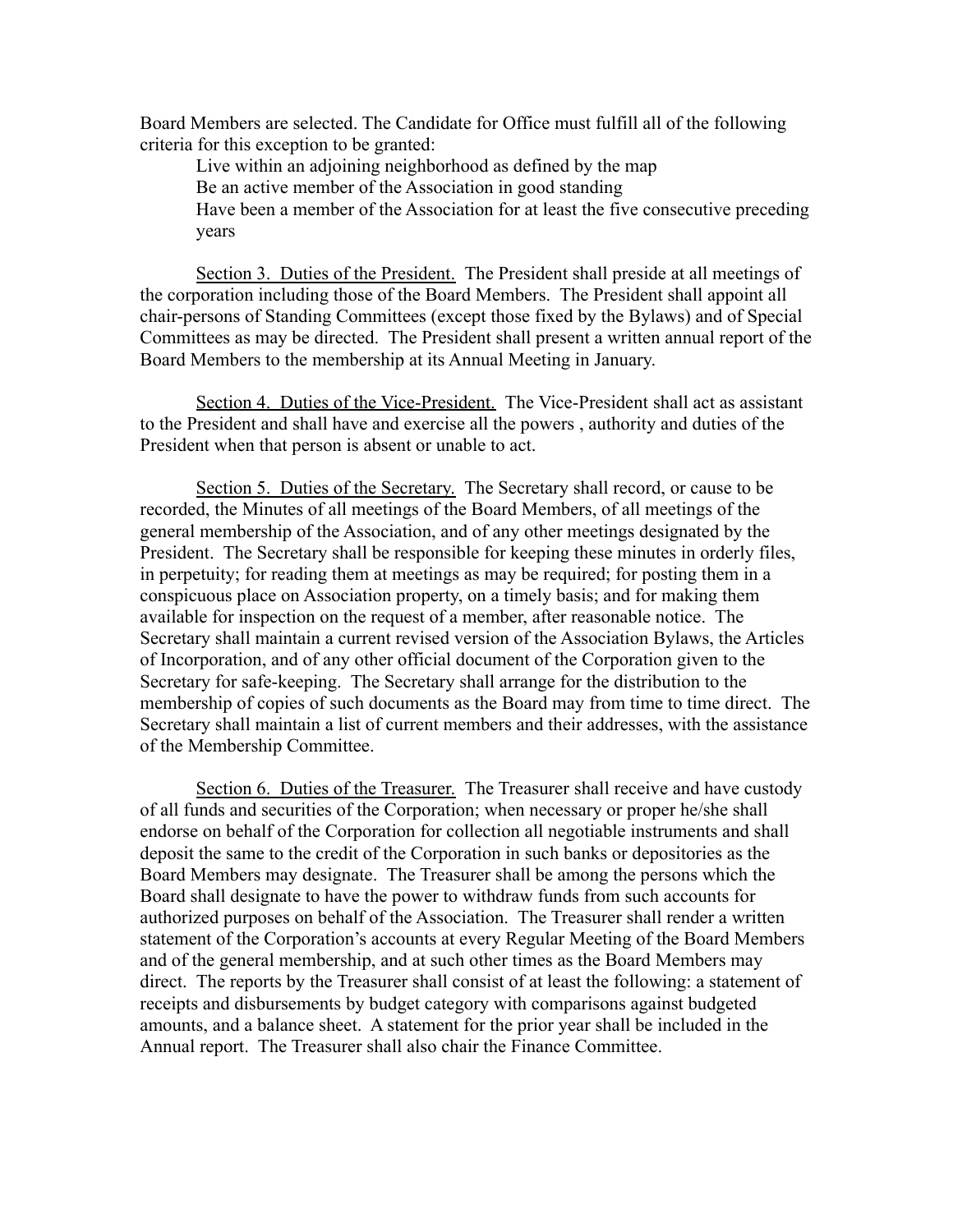Section 7. Other Officers. The Board Members may appoint, from time to time, such other officers as it shall deem necessary, who shall hold offices for such terms as shall be determined by the Board Members and shall exercise such powers and perform such duties as shall be determined by the Board Members, except as otherwise limited by the Bylaws.

#### Article IX - COMMITTEES

Section 1. Standing Committees. The Corporation shall have the following standing committees with duties as stated. The members of these committees shall serve until their successors are appointed.

A. Building and Grounds Committee. To the extent delegated by the Board Members, it shall exercise supervision of the buildings, grounds, and property of the Association and shall attend to the maintenance of the same; shall prepare and recommend for approval to the Board Members plans for improvements to the facilities; shall obtain bids as appropriate or required; shall supervise the proper completion of maintenance and improvement projects. A Board member shall serve as Chairperson.

B. Pool Committee. To the extent delegated by the Board Members, it shall exercise supervision of the pool, bathhouse, pump room, and adjacent covered area, and any related facilities, and shall attend to the maintenance of the same; shall prepare and recommend for approval to the Board Members all rules for the operation of these facilities; shall recommend for employment, appointment, or dismissal persons or companies offering services in connection with the operation of these facilities; and shall supervise their work. A board member shall serve as Chairperson.

C. Tennis Committee. To the extent delegated by the Board Members, it shall exercise supervision of the tennis courts and any related facilities and shall attend to the maintenance of the same; shall prepare and recommend for approval by the Board Members all rules for the operation of the tennis courts; shall recommend for employment, appointment, or dismissal persons or companies offering services in connection with the operation of these facilities; shall supervise their work. A Board member shall serve as Chairperson.

D. Social Committee. Planning of all Social functions for the Association. Be responsible for the scheduling and fee collections for any birthday, graduation or any other special occasion that a Member wants to plan. They will also be responsible for notifying the Pool Maintenance Company so they are aware of any Lifeguard needs and fees owed to them. A Board member shall serve as Chairperson.

E. Membership Committee. This committee shall be responsible for recruiting members as directed by the Board. Shall maintain a list of current members and their addresses; shall prepare and recommend for approval to the Board Members all documents of membership such as Membership Card and the like, and as authorized arrange for the printing and issuance of the same; shall coordinate the enactment of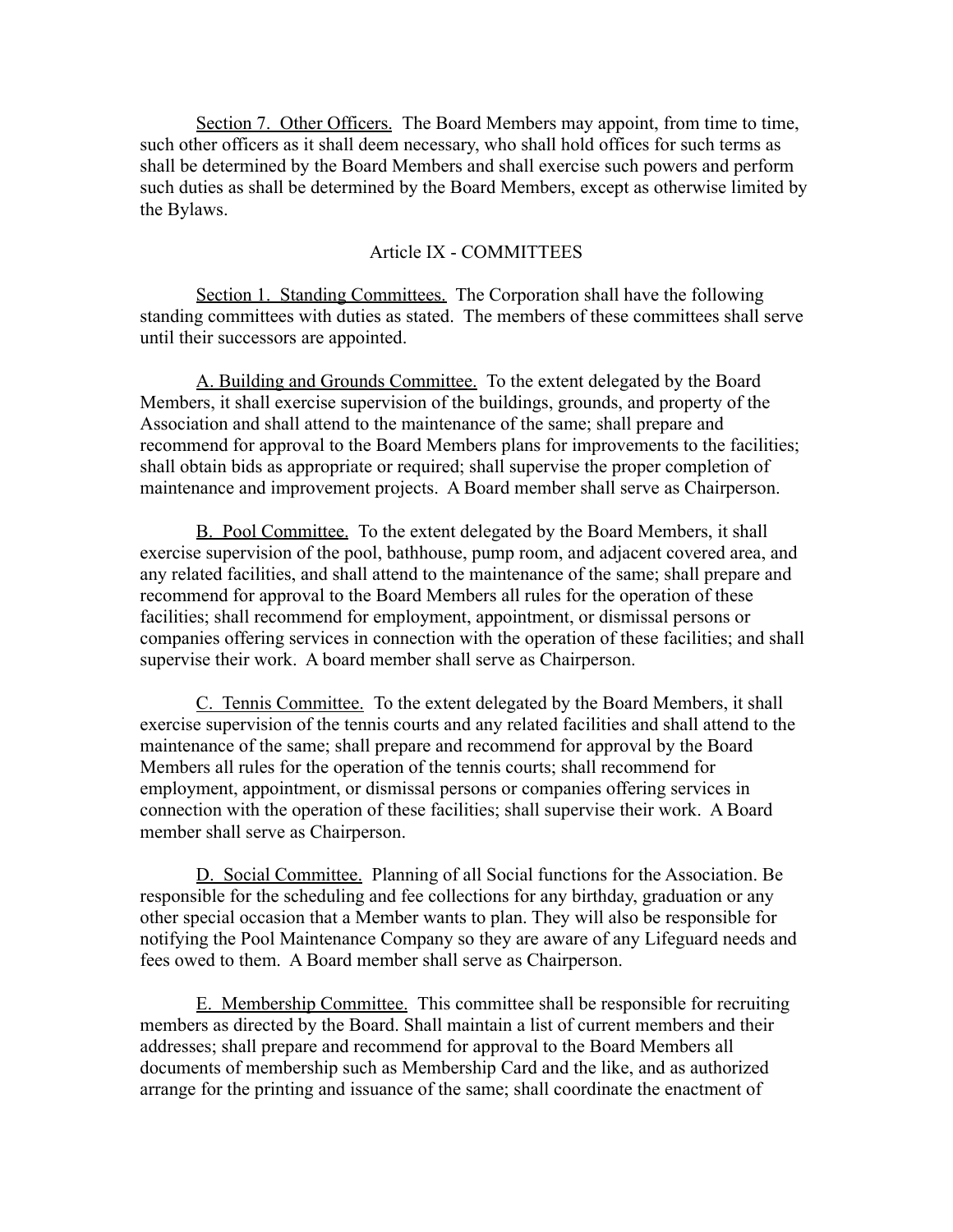provisions for Guests as set out in the Bylaws or rules of the Association; and shall, to the extent delegated by the Board Members, act as a liaison with members, promote active participation in the Association. Board member shall serve as Chairperson.

Section 2. Special Committees. These shall be appointed by the President subject to confirmation by the Board Members.

#### Article X - MEMBERSHIP

Section 1. Boundaries. Anyone living within a two (2) mile radius cannot be a guest of a Member

Section 2. Applications: The Application for Membership, Fee Schedule and additional requirements for Membership shall be made available on the Association website no later than April  $1<sup>st</sup>$  of each year.

Section 3. Fees: As of February 2022, the fees set forward by Bonnie Folker, President of P.B.R.A.,

| <b>Swim and Tennis</b> | \$450 |
|------------------------|-------|
| <b>Swim Only</b>       | \$400 |
| <b>Tennis Only</b>     | \$250 |
| <b>Social Only</b>     | \$125 |

If a Member participates in one  $(1)$  clean-up day at the pool for at least two  $(2)$  hours they will receive 25.00 off. A late fee will be assessed after June 1<sup>st</sup>.

Section 4. Application. Application for Membership shall be filed with the Membership Chairperson on forms provided by the Corporation.

Section 5. Resignation of Membership. A membership may be voluntarily terminated at any time. Under no circumstances will a rebate of any kind be offered.

Section 6. Transfer of Membership. A Membership may only be transferred to a person BUYING your home.

Section 7. Suspension of a Member.

A. Any member of any classification may, for cause and after having been given an opportunity for a hearing, upon not less than (5) days written notice (which notice shall specify the charges), be suspended for a period not exceeding three (3) months by a two-thirds (2/3) vote of the members of the Board Members present at any meeting thereof. Cause of suspension shall, in general, consist of violation of these Bylaws or of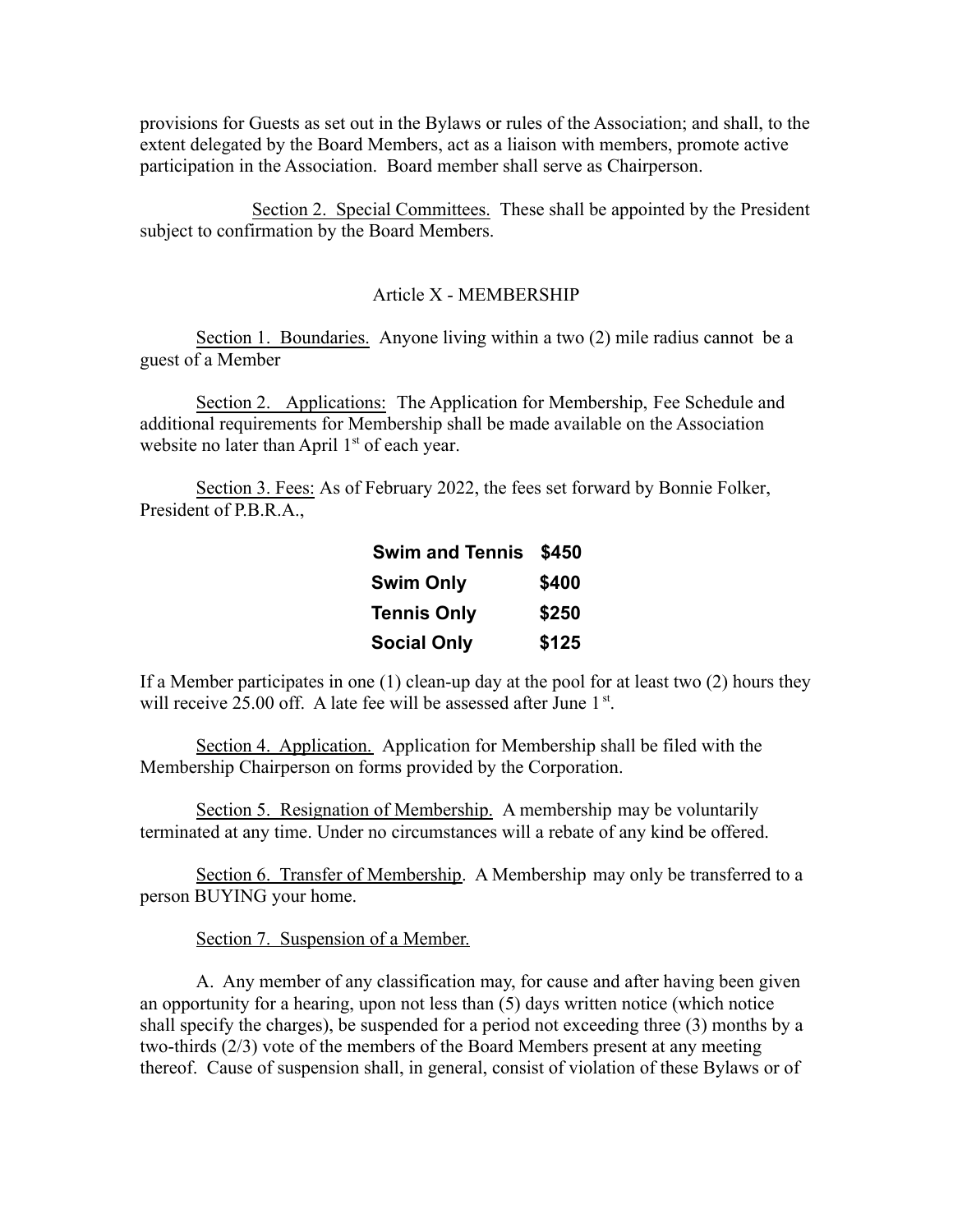the rules and regulations of the Corporation, or of conduct detrimental to the interests of the Corporation.

- B. The Board Members may delegate to the Chairperson of the Pool, Tennis or Building and Grounds Committee or to a responsible employee of the Corporation, the power to suspend any or all Association privileges for the violation of Corporation rules and regulations without hearing, provided such suspension does not exceed seven (7) days. A written report of such suspension, containing reasons therefore, shall be submitted to the President and to the Member involved within twenty-four (24) hours. The President or the Chairperson of the Pool, Tennis or Building and Grounds Committees may void such suspension.
- C. Any Member giving access information or Cards to any non member so that person may use the facilities for free. The second time this happens, the Member will be expelled.

### Section 8. Expulsion of a Member.

A. Any person in a member household may be denied use of the Corporation facilities for acts and conduct detrimental to the best interests of the Corporation and the members thereof.

B. In addition, for the same causes, the membership may be ordered terminated and the Certificate of Membership considered surrendered.

C. A motion for expulsion may be made and voted on at any duly constituted Regular of Special Meeting of the Association provided that: 1.) the proposed motion for expulsion is included in the agenda announced in the notice of the meeting, and 2.) such a person or persons shall have first been given the opportunity to have a hearing at the same meeting and prior to the vote the person or persons shall have been given the opportunity to produce witnesses or other evidence or case contrary to the motion. The motion for expulsion must clearly specify whether it applies only to a specific resident or residents in the member household, or whether the expulsion includes termination of membership and the required surrender of the Certificates of Membership. A motion to expel will pass if it receives a simple majority of the votes cast. If the motion specifies termination, the Certificate of Membership must be surrendered together with all rights and interests in the Corporation. The Association will then attempt to sell the membership as a resigned or terminated membership according to the procedures laid down elsewhere in the Bylaws.

#### Article XI - PRIVILEGES OF MEMBERSHIP

Section 1. Privileges of Members. All classifications of paid members of the Association shall be afforded the use of the facilities of the Corporation subject to the rules and regulations which shall be posted conspicuously at all times at the Corporation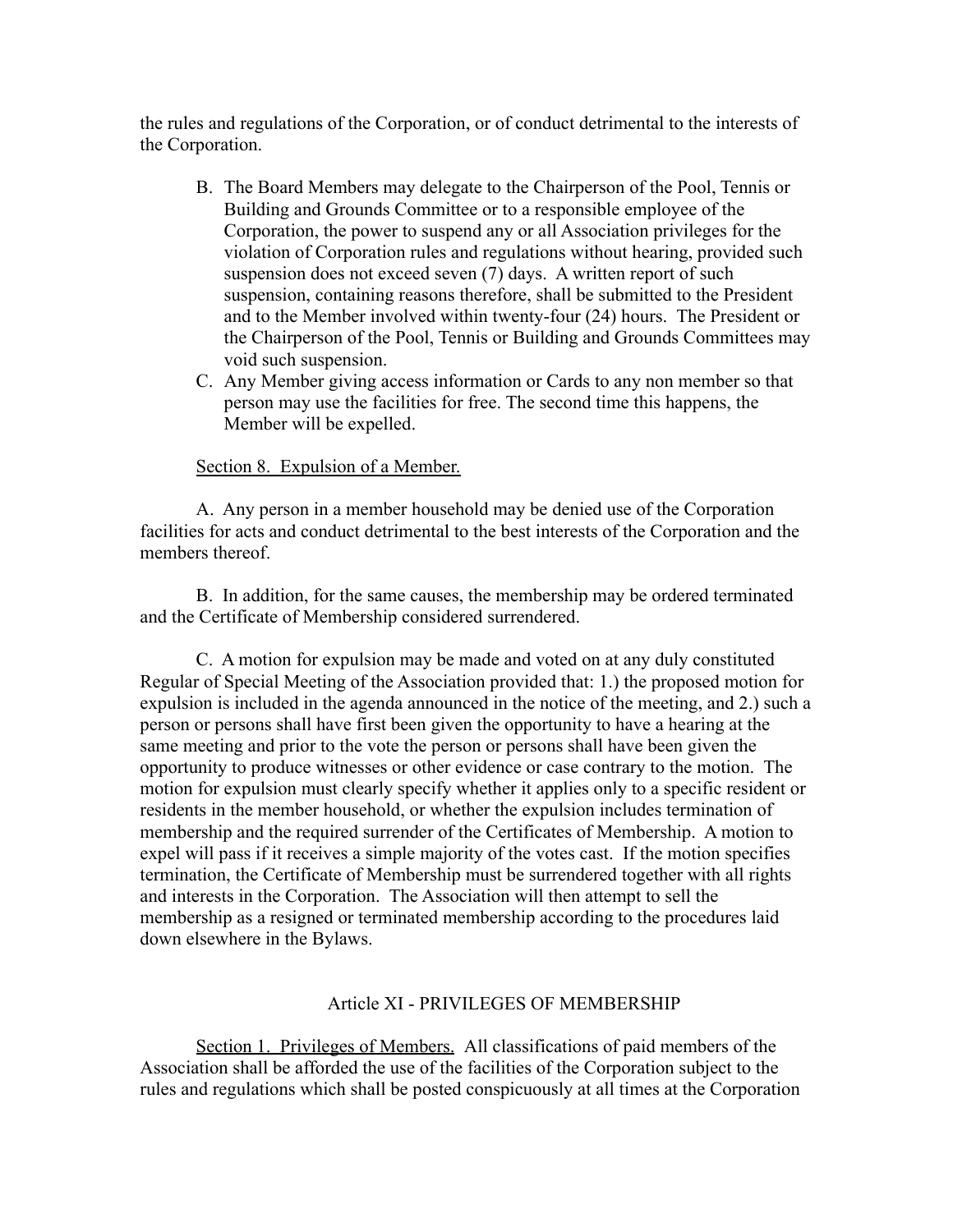facilities. It shall further apply on a temporary basis to (a) any houseguests (from out of town) staying in the household, and to (b) a bona fide baby sitter (who brings along one of the Member's membership cards as identification).

Section 2. Guests. To be considered a guest, one shall not reside within a two (2) miles radius of Piedmont Bend. The term guest is not to apply to a member of an organized group at the time the person is participating in a properly scheduled group function. A person or persons living within the boundaries defining resident status may be admitted as guests of a member of the Board Members or Membership Committee for the purpose of a one-time introductory visit to the facilities. The Board Members shall by rule fix the terms, conditions, and fees upon which guests of members may use the facilities of the Corporation. All guest fees are to be paid by the member.

Section 3. Respect for Association Property and Employees. All members and guests of members will at all times show due care and concern for the condition and proper use of all property, facilities, and equipment belonging to the Association and will be respectful towards employees and duly elected officers and appointed volunteers of the Corporation who are exercising their proper duties. Any property of the Association broken or damaged by an Association member or a member's guest shall be promptly paid for by such a member. No person shall remove any article belonging to the Association except on Association business or by the written consent of a member of the Board Members, and all such occurrences shall be recorded in a conspicuous place on Association premises and be subject to review by the Board Members. No Association member shall direct any Association employee away from the premises on personal business of a member.

Section 4. Liability. The Association shall not be liable for any failure of any services to be obtained by the Association or paid for as a Common Expense, or for personal injury or property damage caused by the Association elements or by any Owner, or any other Person, or resulting from electricity, water, snow or ice which may leak or flow from or over any portion of the property or from any pipe, drain, conduit, appliance or equipment, or any secondary or consequential damages or any type..

Section 5. Tenants. The privileges of a member, except voting rights, may be temporarily transferred by a member leaving the area to a tenant residing in the member's house, provided that dues and assessments are current and maintained, that such transferee is acceptable to the Board Members, and provided further that such member is making the transfer not exercise the privileges of membership, except voting, during the period the transfer is in effect.

Section 6. Swim Lessons. Any private swim lessons given at the P.B.R.A. pool must be scheduled with the P.B.R.A.'s President or Vice President. Furthermore, anyone taking lessons must be a current (dues paid) PBRA Member. Anyone giving private lessons must be insured to do so with proof of insurance on file with P.B.R.A.

Article XII - DUES, FEES AND INDEBTEDNESS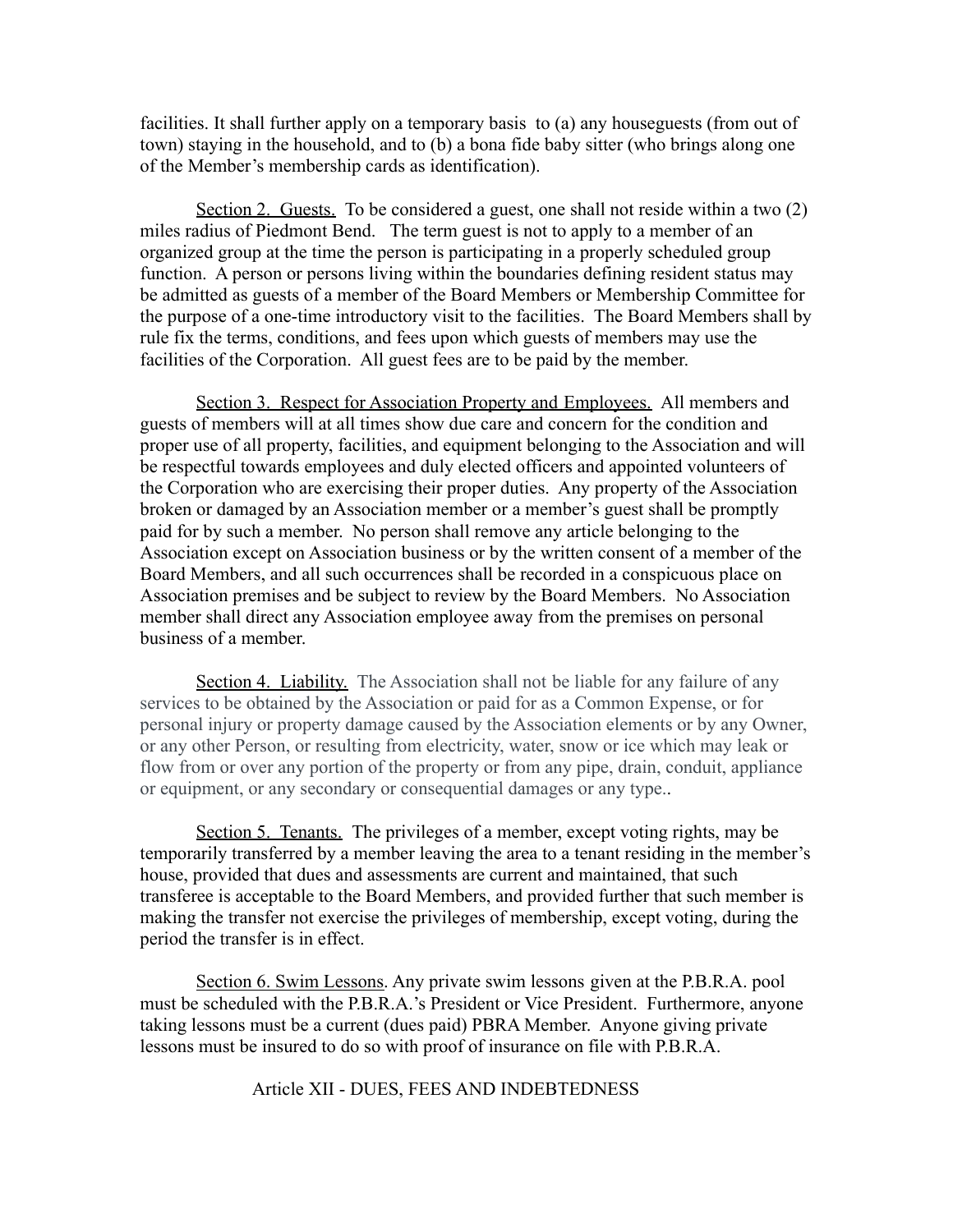Section 1. Dues. The members, at their Annual Meeting or Special Meeting called for that purpose, shall establish dues and assessments as necessary. Dues shall be sufficient to provide for debt service, necessary expenses and proper maintenance and reasonable improvements of the Association property. The dates which dues or assessment payments become due will be set in like manner

Section 2. Assessments. At any Regular Meeting or Special Meeting of the membership called for that purpose, the Board Members may recommend any assessment deemed necessary, provided that the membership has been notified of the nature of the assessment at least fourteen (14) days prior to the meeting. Such a motion for an assessment will pass if it is adopted by two-thirds (2/3) vote of the members present and voting.

Section 3. Payment of Fees. Members shall be responsible for payment of all charges that may be imposed upon or incurred by members or those in their household. Members bringing guests on the Association premises shall be responsible for all charges or damages to the Association property caused or incurred by such guests.

Section 4. Delinquency. In case a member does not pay dues or other indebtedness within ten (10) days after the due date, the member is delinquent and shall be subject to a late charge not to exceed ten percent (10%) of the amount of the indebtedness and all rights and privileges shall be suspended.

Section 5. Refunds. There shall be no refunds of dues, or special assessments.

#### Article XIII - FISCAL AFFAIRS

#### Section 1. Annual Budget.

A. A proposed annual operating budget and proposed annual capital budget, each setting forth anticipated revenue and proposed expenditures for the Fiscal Year, shall be prepared by the Finance Committee and presented to the Board Members for approval no later than their regular February meeting.

B. A proposed annual budget, as approved by the Board Members, shall be distributed to the general membership. Such budget shall be submitted for approval by the membership at the Annual Meeting.

C. The budget shall be reviewed periodically and updated as required. Revised budgets shall be approved by the Board Members.

Section 2. Capital Improvements. The Board shall not have authority to make capital improvements in aggregate of more than \$1000 during the Fiscal Year, unless approved by the membership at a duly constituted meeting. The Board shall seek the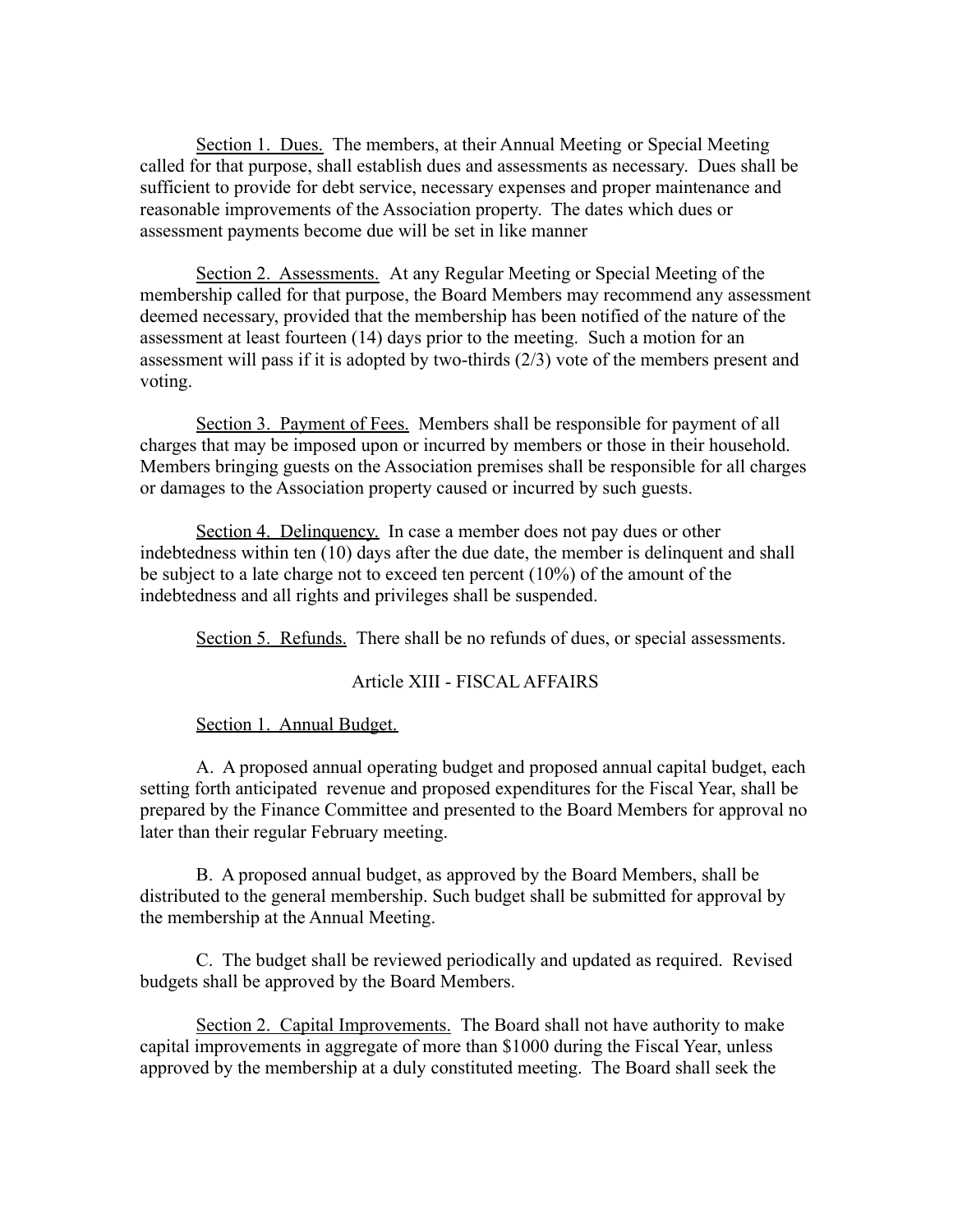ratification of the general membership for any major changes in the scope of planned capital improvements necessitated by changing costs or other constraints.

Section 3. Expenditures. Any one expenditure in excess of \$100 other than for items in the approved budget shall be approved by the Board Members.

Section 4. Payments. Payments by the Corporation for services rendered, goods received, or any other obligation of the Corporation, shall be made by check or electronic payment. Before payment is made, it is required that a written or printed statement be received from the payee; be signed by an officer of the Corporation having charge of the operation concerned to certify the payee's obligations have been met so far as it is known; and be filed with the Treasurer. The Treasurer and two others selected by the Board Members shall be authorized to sign checks on behalf of the Corporation. When a payment is to be for \$1000 or more, two of the three authorized must sign the check and this arrangement must be communicated to the financial institutions on which all corporate checks are drawn.

### Section 5. Audit.

Annually, following the end of the pool season, but not later than March  $15<sup>th</sup>$ , the President shall appoint an auditor to conduct an audit of the Association's books. This Audit shall provide guidance in advance of tax filing for the upcoming year.. The auditor shall be a Certified Public Accountant or other financial professional with experience in auditing not-for-profit associations, and neither a present Director nor one who served in the previous two (2) years. The audit shall be completed within six (6) weeks from the date of the appointment of the auditor, and the results shall be reported in writing to the Board Members within this time. They shall in turn convey the results to the membership of the Corporation.

Section 6. Insurance. The Corporation shall insure itself against accident or injury to any person from the Corporation act and against property damage.

Section 7. Contingency Fund. All revenues collected as a result of allowances for deprecation in the annual operating budget shall be appropriated only for the specific purpose of providing for unforeseen and unexpected major repairs and replacements to existing facilities. A separate asset account designated "Contingency Fund" shall be established to accumulate that portion of cash derived from the depreciation allowance which has remained unappropriated at Fiscal Year's end for major repairs or replacements.

Section 8. Financial Institutions of Deposit. The funds of the Corporation shall be deposited only in financial institutions where the funds are expressly insured by the FDIC and/or FSLIC.

Section 9. Fiscal Year. The Fiscal Year of the Corporation shall begin on January 15 of each year and end on the  $14<sup>th</sup>$  day of January of the following year.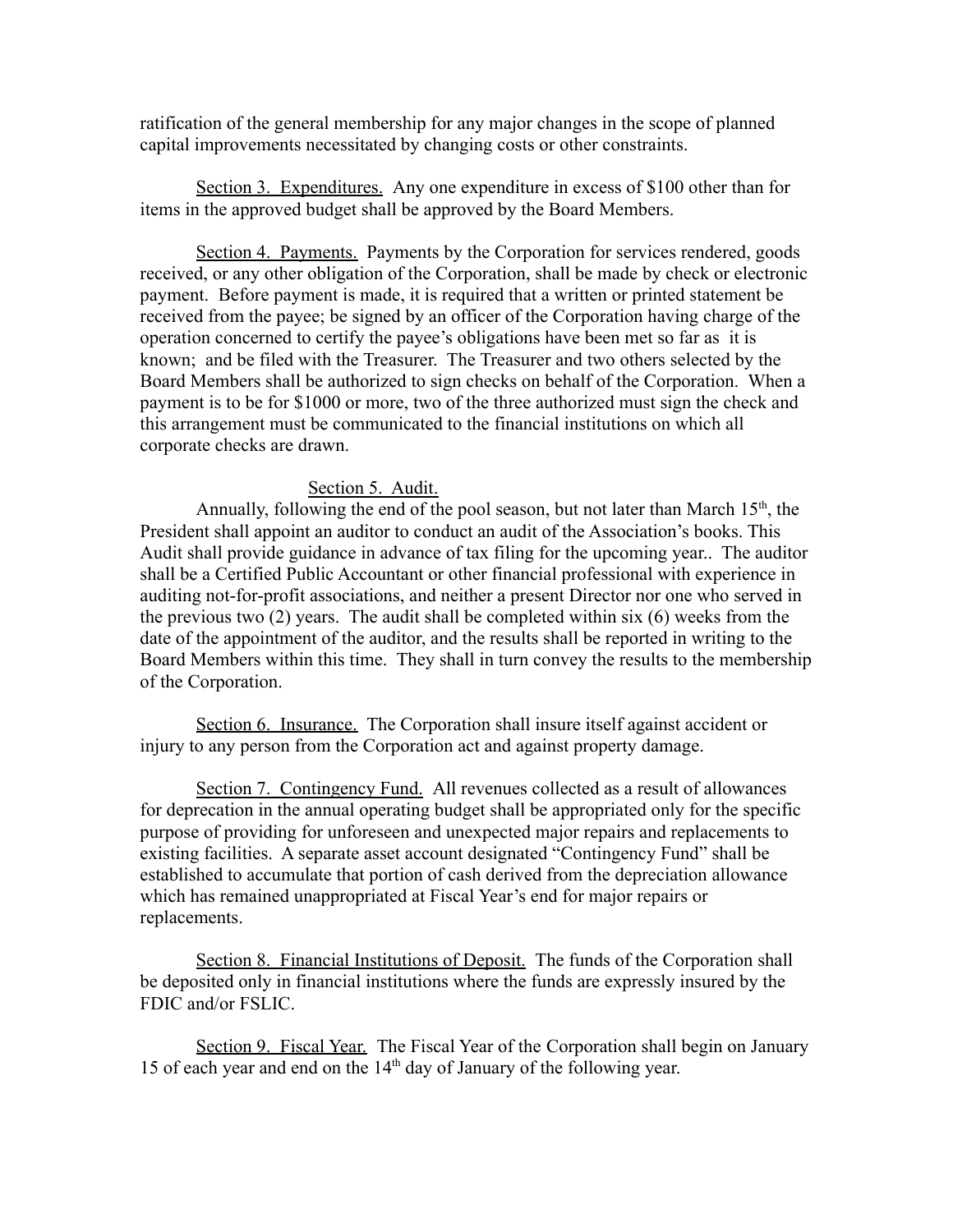Section 10. Rental of Corporate Facilities. Rental regulations and rates shall be established by the Board Members.

## Article XIV - DISSOLUTION

In the event of the dissolution of the Corporation in any manner or for any cause, and in no other event, upon effective date of the proceeds of the sale of the property of the Corporation after payment of all its just debts a committee will form to decide how to disperse the remaining funds.

## Article XV - AMENDMENTS

Proposals for amendments of these Bylaws may be drafted by the Board Members or sponsored by seven (7) Members in order to appear on the agenda of the next Regular or Special Meeting of the general membership, provided that at least fourteen (14) days written notice is given to the membership. Such notice shall be given by the Board Members to the general membership provided that the Board in turn is given at least fourteen (14) days written notice in the event of a sponsored amendment. An amendment shall pass if it receives the support of two-thirds (2/3) of the members present and voting at a properly constituted meeting of the general membership.

## AMENDMENTS TO THE BYLAWS

A. This program will be discontinued at any time that the membership rolls show 120 members and may be reactivated by the Board Members at any time that the membership rolls fall below this level.

10/1/90- Add to Article X

The Board may offer periodic incentive programs, as deemed necessary, to assist in increasing membership.

Tennis Rules Amendments: Should we get rid of this section since we don't have Tennis competitions anymore? If we do keep it, we should admend it to reflect he ALTA and/or USTA rules.

Rule number 16 regarding Tennis Team Alternates (ALTA and/or USTA) is recognized by the Board to be outdated as it was last modified by Board vote on May 4, 1986. As a result of rules changes principally within ALTA as well as membership characteristics changing within PBRA, it has been determined that this rule, including all subsections A through E, needs to be modified in order to more readily reflect current surroundings pertaining to PBRA recognized ALTA and/or USTA tennis teams.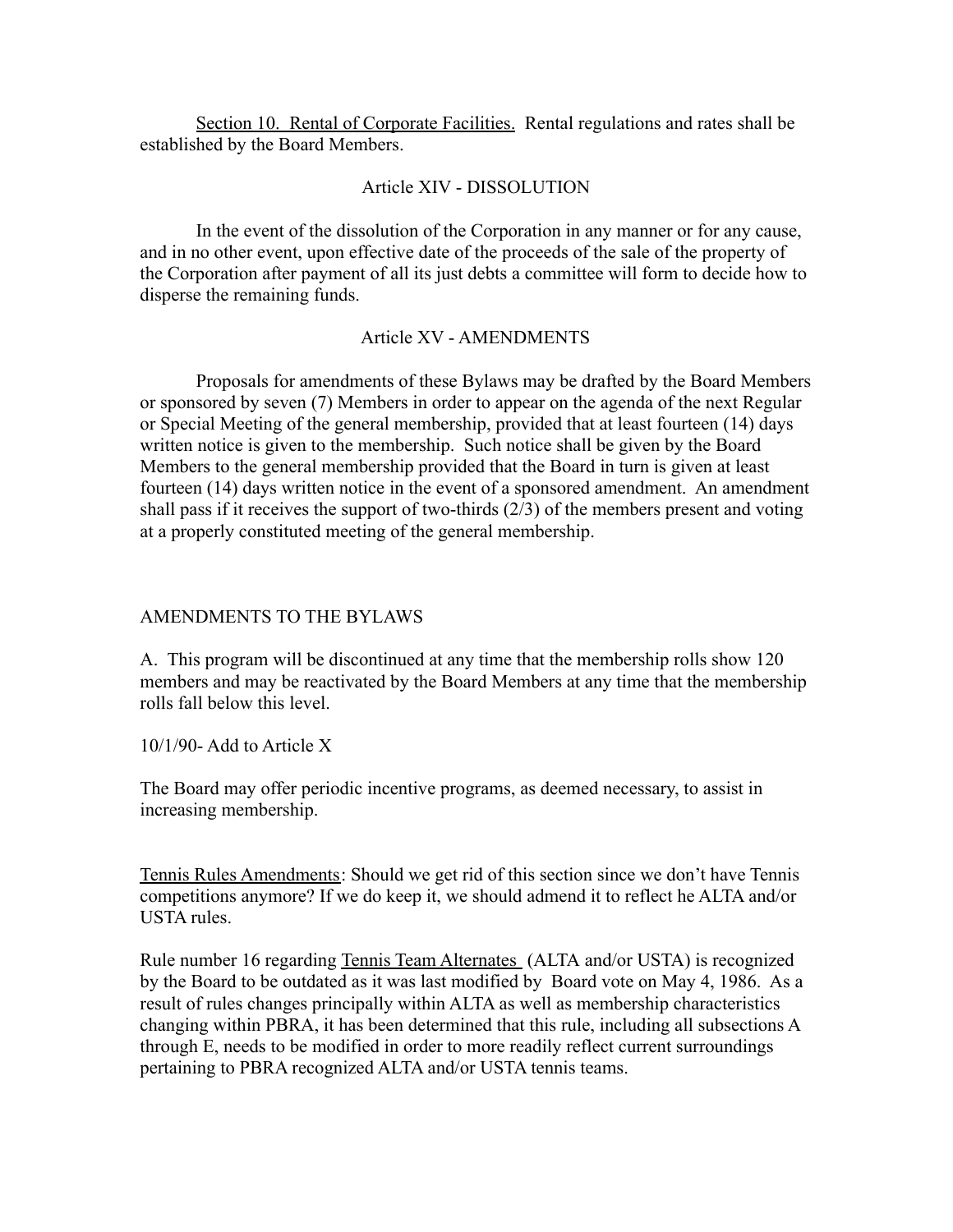Therefore the following verbiage changes regarding Rule 16, including subsections A through E, are proposed:

Rule 16's current heading reads Tennis Team Alternates. The proposed change to this heading will be to modify it to the following: Tennis Team Members who are PBRA Non-Members.

Rule 16A currently reads: There must be enough full-fledged paying members of PBRA on the roster of each team to make up the minimum number required by ALTA or USTA. The rationale for this rule is easily understood; however, this rule for each of the men's and women's ALTA tennis teams (a total of four teams) could not be adhered to based upon current PBRA membership. This does not mean that PBRA does not recognize any of the men's or women's ALTA tennis teams based upon their not meeting this outdated rule. It simply means this rule needs to be modified to meet current conditions.

Therefore the proposed change to this section would be to eliminate the requirement to have the minimum required by ALTA or USTA being comprised of full-fledged paying members of PBRA. Instead this rule is proposed to read as follows: PBRA strongly recommends the highest possible number of full-fledged paying members of PBRA comprise each ALTA or USTA tennis team roster.

Rule 16B currently reads: NO more than three (3) non-member alternates may on the team. There is no club restriction on the number of member alternates. Again the rationale for this rule is easily understood if ALTA or USTA teams could have complied with the former rule 16A. Since this was not the case, PBRA non-members had to be added to the various rosters in order to field a viable team. In most if not all cases, more than three (3) PBRA non-members had to be added to comprise a viable roster. Again, in order to reflect current membership conditions, this rule needs to be modified.

Therefore the proposed change to this section would be to eliminate the number of PBRA non-members which can be included on a team's roster. Instead this rule is proposed to read as follows: There is no limit on the number of PBRA non-members which can be included on a team's roster. However, each team and corresponding captain are highly encouraged to field no more team members which are PBRA non-members that what they feel will adequately complete their team's roster. There is no restriction on the number of PBRA member alternates.

Rule 16C currently reads: A non-member alternate may not reside within the PBRA membership area, and must pay a \$25.00 fee per season, i.e Fall , Winter, etc. The rationale for this rule is to ensure that PBRA non-members supplied funds to PBRA to cover expenses incurred by PBRA for items such as lights, nets, and general court maintenance. The PBRA membership area was described as a three mile radius in past correspondence to the various team captains. This designation could not be confirmed in the Bylaws by current PBRA members as it related to the various tennis teams.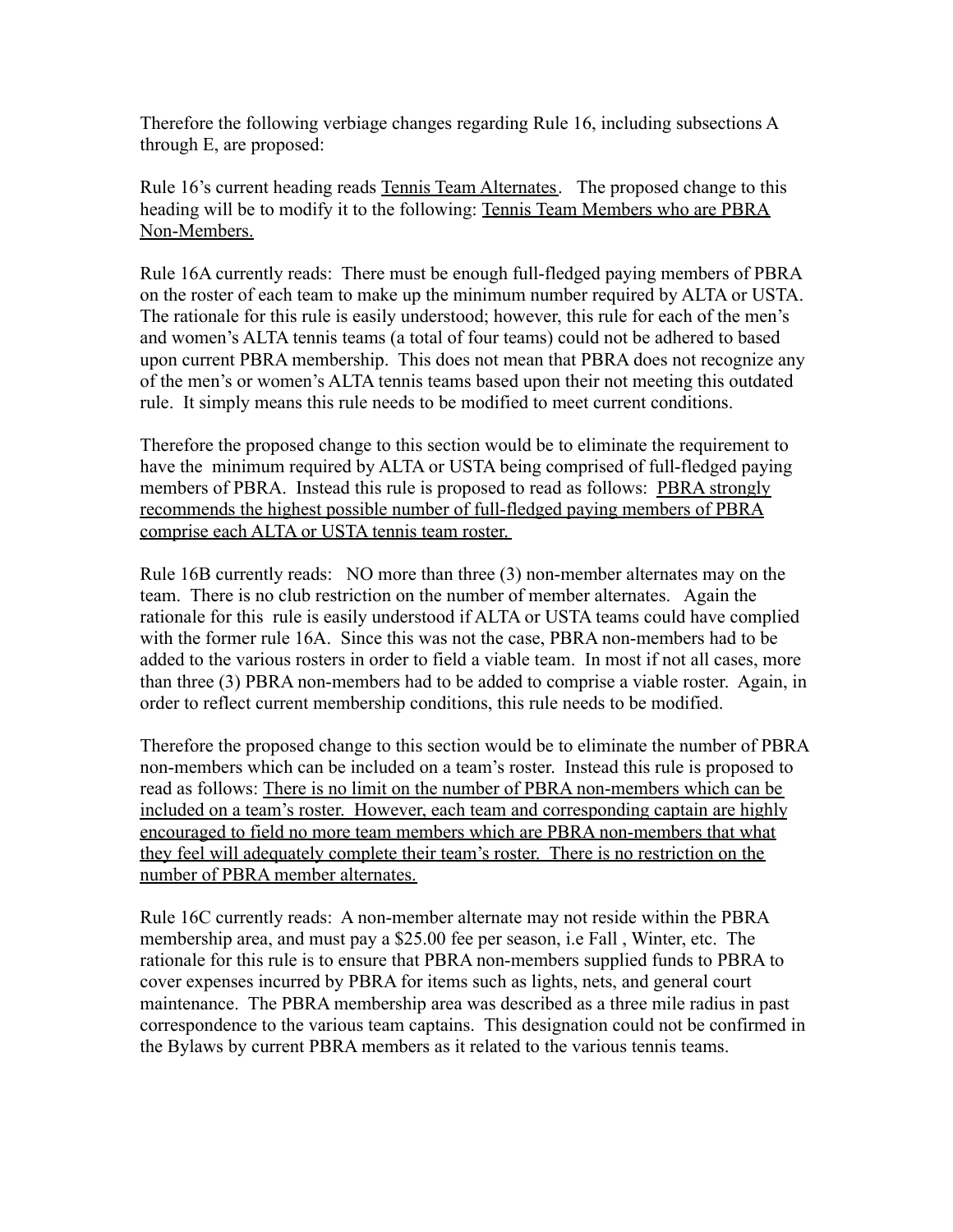The proposed change to this section would be to eliminate the PBRA membership area designation. This rule is, therefore, proposed to read as follows: Team members residing outside of the Piedmont Bend subdivision and who are PBRA non-members are required to pay a \$25.00 fee per season, i.e. Fall, Winter, Spring, Summer. All fees for PBRA non-members must be collected and supplied to the PBRA Treasurer or the PBRA Tennis Chairman before any non-member will be eligible for team competition. This rule will be strictly enforced. Failure to completely comply with this rule will subject the offending team to not be allowed use of the PBRA tennis facilities for the purpose of fielding ALTA or USTA teams in the future.

Rule 16D reads: During the competitive season, preference will be given to PBRA members for match play. An exception to this rule is that non-member alternates are allowed to participate in the minimum number of matches required by league rules to qualify for participation in play-off matches (usually 2). The intent of this rule is well taken; however, the practicality of this rule can limit a team's flexibility in fielding a competitive line-up week to week and also cause problems with "sandbagging" rules as used by ALTA or USTA.

Therefore, the proposed change to the section would be to modify the wording specifically as it relates to "preference of PBRA members" for match play. This rule is proposed to read as follows: During the competitive season, teams are strongly encouraged to field line-ups which comply with various "sandbagging" rules as defined by ALTA and USTA designed to ensure fair and competitive play for all. Fielding line-ups will be at the discretion of the teams and corresponding team captains based upon team members availability, skill level and the overall needs of the team as a whole. With respect to this rule, "team members" mean both PBRA members and non-members. Team Captains are encouraged to discuss line-ups as well as goals and objectives of their team with their team members before and throughout the season in order to resolve any possible conflicts before they become detrimental to the well being of the team.

Rule 16E reads: During the competitive season, non-member alternates will be allowed court use during matches and bona fide practice sessions only. They may not play as a guest of a member. This rule was designed to eliminate "unlimited use" of PBRA tennis facilities for non-members of PBRA who play on either a ALTA or USTA team utilizing PBRA facilities.

The proposed changes to this rule are as follows: During the competitive season, team members who are not PBRA members will be allowed court use during matches and bona fide practice session(s) only. They may also play as a guest of any PBRA member.

Rule 16F. Currently there is no rule 16F. The proposed addition of rule number 16F would read as follows: Individuals residing within the Piedmont Bend subdivision are not eligible for any ALTA or USTA team playing out of Piedmont Bend unless they are paying tennis members of PBRA (i.e. Tennis only membership or combination Swim/Tennis membership). Piedmont Bend residents who maintain a PBRA Swim only membership or no PBRA membership at all will not be eligible to participate on any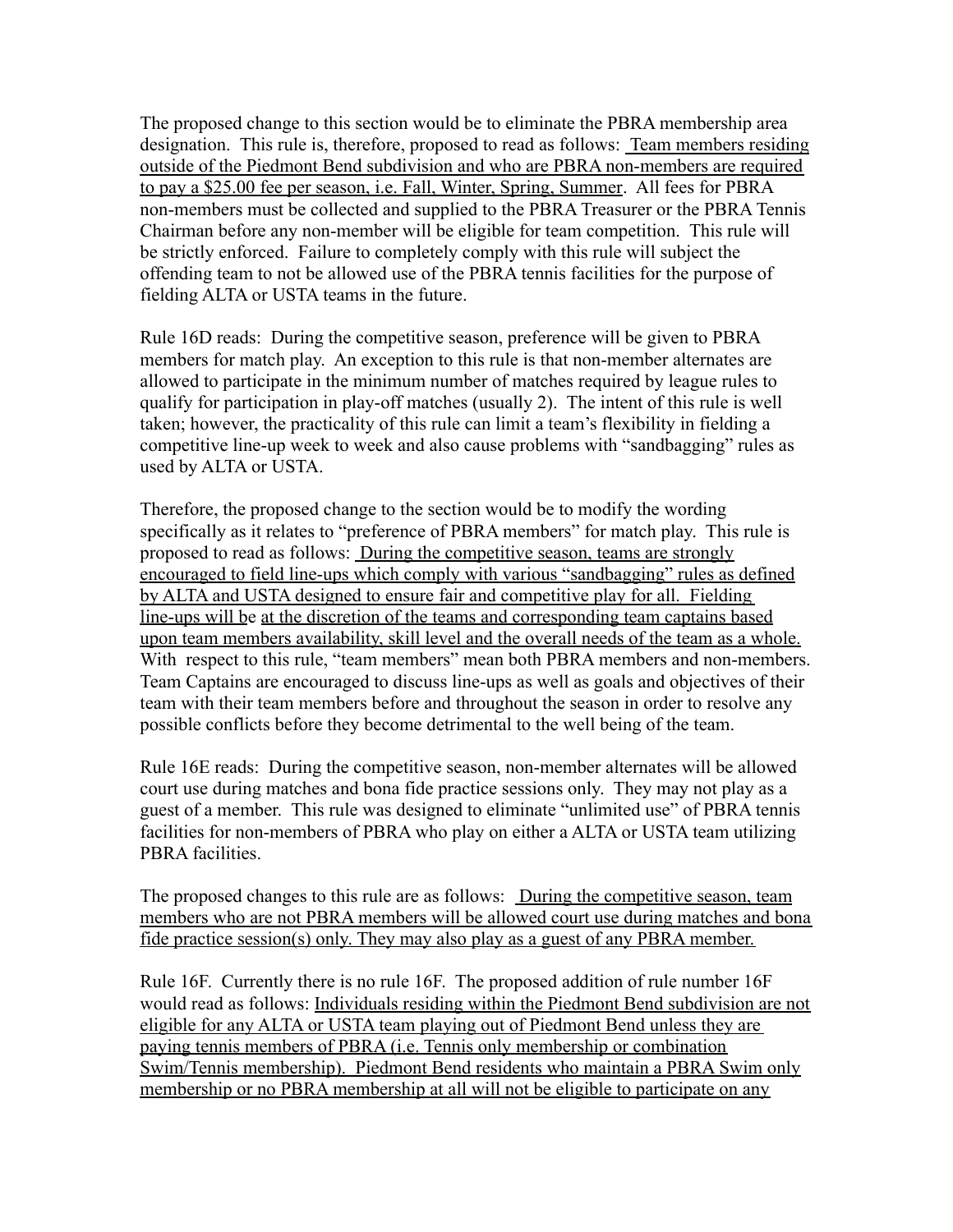ALTA or USTA team by simply paying the \$25.00 per season non-member fee. The \$25.00 non-member fee per season is designed specifically for individuals residing outside of the Piedmont Bend subdivision.

Furthermore, PBRA members who are delinquent in their dues, may not participate (practice or match play) on any ALTA or USTA team until their dues are brought completely current. Teams found to be in violation of this rule will not be allowed use of PBRA facilities regarding the fielding of ALTA or USTA teams in the future.

These items comprise the respective proposed changes to Tennis Rule 16. If any member feels any additional rules need to be established, please do not hesitate to bring your ideas to the attention of the PBRA Board. Thank you very much for your interest in the tennis facilities of PBRA.

As a brief side note, all ALTA or USTA teams are strongly encouraged to nominate captains and co-captains who are PBRA members if at all possible(based upon team members willingness to be either a captain or co-captain). They are also encouraged to field a team comprised of as many interested individuals of similar skill level which are PBRA members to complete their respective rosters.

Practice Days/Nights: If there is an issue with practice times the following rule will be invoked: Straws will be drawn. The largest straw will go first the smallest will go last. The only exception to this rule is that if the team resides from another location (ie: Mt Paron) they will get what is left and have no chance to draw.

Addition to By-Laws 03/05 **Swim Team:**

Team members residing outside of the Piedmont Bend subdivision and who are PBRA non-members are required to pay a \$25.00 fee per season. All fees for PBRA non-members must be collected and supplied to the PBRA Treasurer before any non-member will be eligible for team competition. This rule will be strictly enforced. Failure to completely comply with this rule will subject the team to not be allowed use of the PBRA facilities. The following rules will also be added.

1. Practice will be over no later than 10:45A.M...

2. Pool Area must be emptied (including members) by 10:50 A.M. for Pool Service.

3. Any team member whose family resides in Piedmont Bend MUST be a current (dues paid) member of P.B.R.A.

4. Any team member whose family does not reside in Piedmont Bend must pay a \$25.00 fee. Fees paid prior to first meet. (Same as ALTA)

5. A team roster will be provided to P.B.R.A. 2 weeks prior to the start of the season. 6. Non P.B.R.A. Swim Members must pay their Dues prior to any practice. (Same as ALTA)

7. Any private swim lessons given must be scheduled with P.B.R.A.'s V.P.

8. Anyone taking private lessons must be a current (dues paid) P.B.R.A. Member.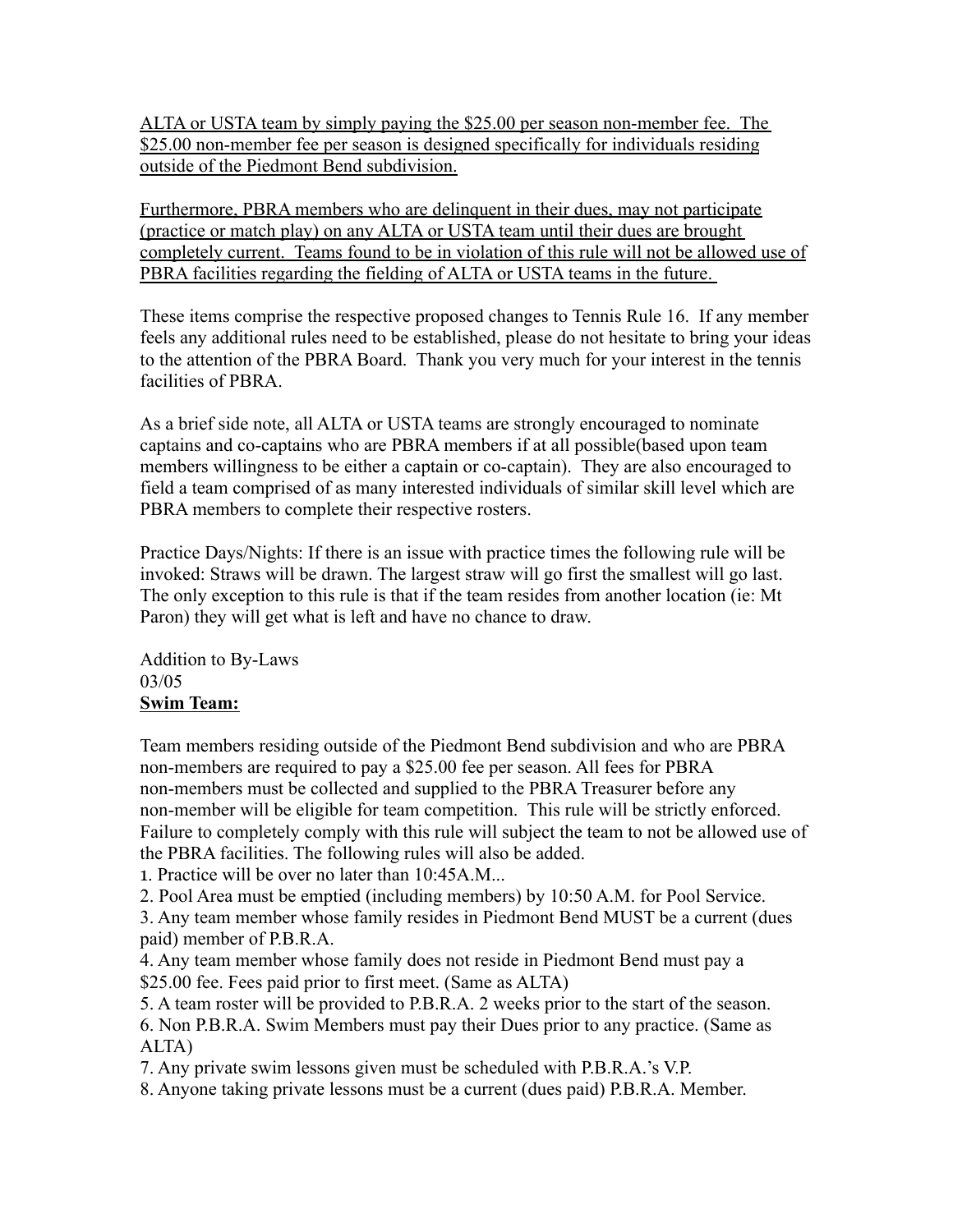9. Anyone giving private lessons must be insured to do so. Proof of insurance must be on file with P.B.R.A.

10. Parking for Swim Meets will be on PAVED surfaces only. No one is to drive on the grass for ANY reason.

11. Pool deck will be cleaned and hosed off after each home Swim Meet.

12. All chairs and tables will be put back and straightened after each home Swim Meet.

13. All trash will be taken out to the trash corral after each home Swim Meet. New can liners put back in- no trash left in can without liner.

14. Bathrooms will be cleaned and hosed down after each home Swim Meet.

15. Children will not be permitted to play on the Tennis Courts or in the Horseshoe Pits.

16. P.B.R.A will supply all toiletries for Swim Meets.

# **Amendment to Article V Section 4 Kevin Williams 01/23/2009 is revoked and is overridden by the 2022 bylaws update.**

#### **Amendment to Article V Section 4 Kevin Williams 01/23/2009**

The President and Treasurer will receive free Membership. The Membership director will receive free Membership if the quota of 100 Members is met. To receive these discounts you must serve at least 2 years on the Board, and will receive the discounts during that time. If at any time the Members have found you negligent in you duties the dues will be paid in full at that time. This will coincide with the Laws under Article V Section 3. All other Board Members will receive the discounts set fourth under Article V Section 4.